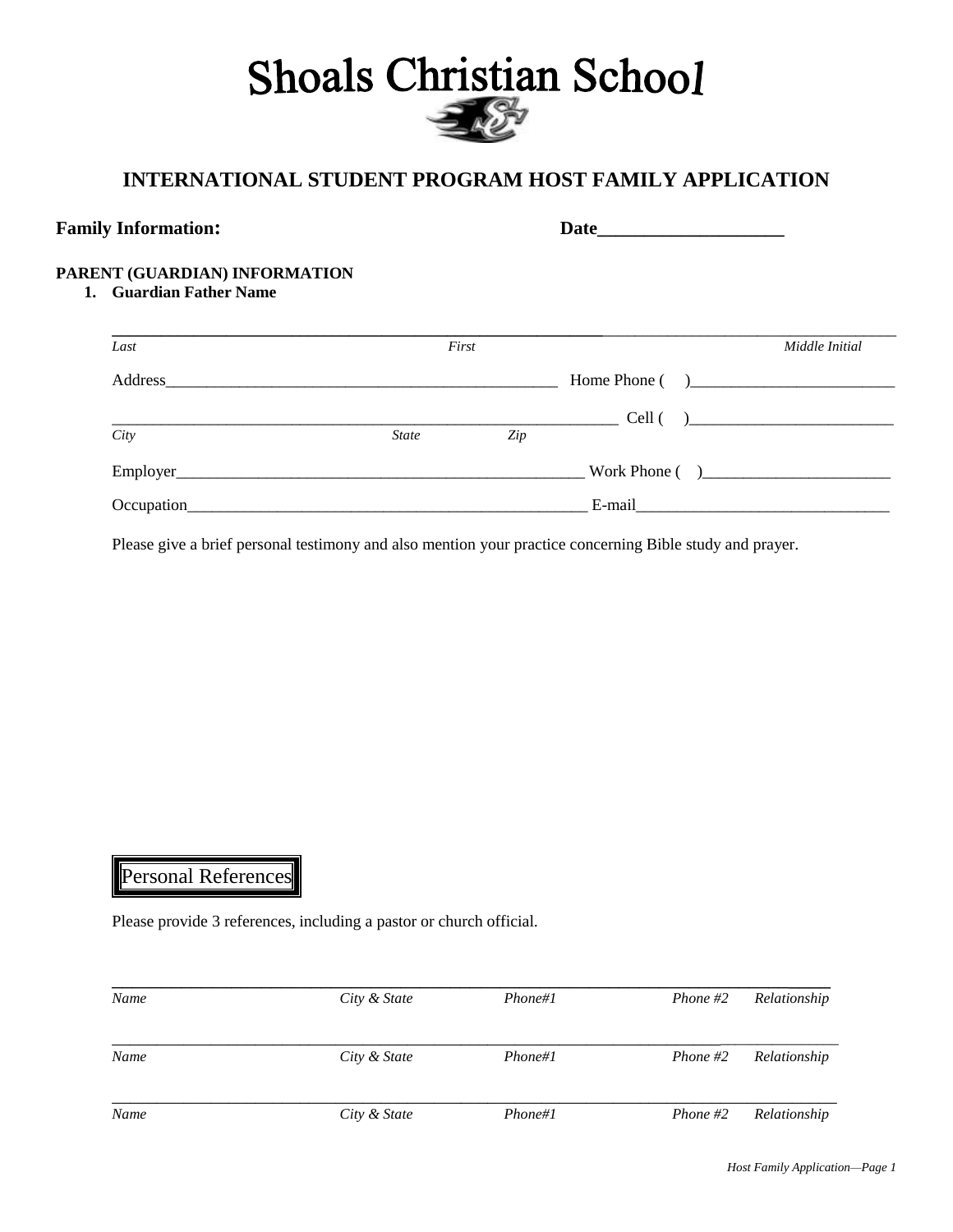#### **2. Guardian Mother Name**

| Last              | First                                                                                                                |     |                  | Middle Initial |
|-------------------|----------------------------------------------------------------------------------------------------------------------|-----|------------------|----------------|
| Address           |                                                                                                                      |     |                  |                |
| $\overline{City}$ | <b>State</b>                                                                                                         | Zip |                  | $Cell$ ( )     |
|                   |                                                                                                                      |     | Work Phone $($ ) |                |
| Occupation_       | <u>a sa salah sahiji désa di kacamatan Sabudu Kabupatén Barat,  Pada Barat,  Pada Barat,  Pada Barat,  Pada Bara</u> |     |                  |                |

Please give a brief personal testimony and also mention your practice concerning Bible study and prayer.

# Personal References

Please provide 3 references, including a pastor or church official.

| Name                                | City & State                                                                                           | Phone#1 | Phone $#2$                               | Relationship |
|-------------------------------------|--------------------------------------------------------------------------------------------------------|---------|------------------------------------------|--------------|
| Name                                | City & State                                                                                           | Phone#1 | Phone $#2$                               | Relationship |
| Name                                | City & State                                                                                           | Phone#1 | Phone $#2$                               | Relationship |
|                                     | The following questions and information apply to both parents.                                         |         |                                          |              |
|                                     | <b>3.</b> Marital Status: $\Box$ Married $\Box$ Separated $\Box$ Divorced $\Box$ Widowed $\Box$ Single |         |                                          |              |
|                                     | <b>4.</b> Are there school age children in your family? $\Box$ Yes $\Box$ No                           |         | Please give name, age, school attending. |              |
|                                     |                                                                                                        |         |                                          |              |
| 5. Name and address of your church: |                                                                                                        |         |                                          |              |
| Pastor's Name:                      |                                                                                                        |         | Denomination:                            |              |

*Host Family Application—Page 2*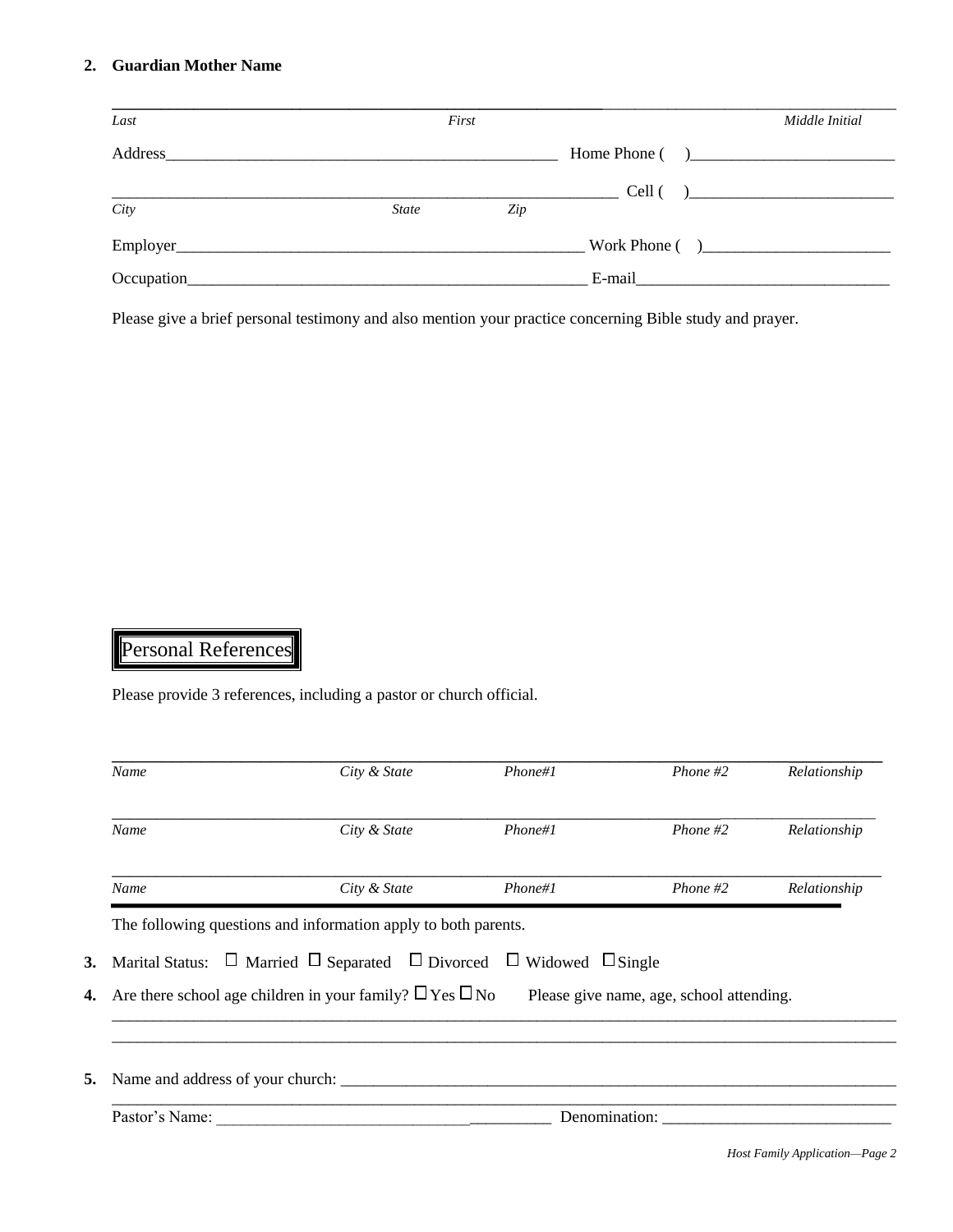- **6.** Please indicate your preferences regarding an international student:
	- Prefer a male student
	- Prefer a female student
	- I am willing to host more than one student. Indicate maximum number: I prefer a student in grade \_\_\_\_ (7-12)

 $\_$  ,  $\_$  ,  $\_$  ,  $\_$  ,  $\_$  ,  $\_$  ,  $\_$  ,  $\_$  ,  $\_$  ,  $\_$  ,  $\_$  ,  $\_$  ,  $\_$  ,  $\_$  ,  $\_$  ,  $\_$  ,  $\_$  ,  $\_$  ,  $\_$  ,  $\_$  ,  $\_$  ,  $\_$  ,  $\_$  ,  $\_$  ,  $\_$  ,  $\_$  ,  $\_$  ,  $\_$  ,  $\_$  ,  $\_$  ,  $\_$  ,  $\_$  ,  $\_$  ,  $\_$  ,  $\_$  ,  $\_$  ,  $\_$  ,

**7.** Do you have pets? Please describe:

Are they indoor or outdoor?

- **8.** What activities does your family enjoy?
- **9.** What is a typical breakfast at your home? How often do you make a hot breakfast?

## **HOST FAMILY RESPONSIBILITIES**

- Provide a warm, accepting, safe, and pleasant environment for the student.
- Provide a comfortable room for the student with bed, dresser, desk, lamp, closet, plus sheets and towels.
- Provide meals for the student every day. A hot breakfast does not need to be prepared each day but please show student all available breakfast food items. A large sack lunch should be prepared for the student. A hot lunch may be purchased by the student with his/her own spending money. Dinner should be a regular hot meal. If you are not present for a meal, please leave food for the student to serve himself/herself.
- Provide transportation to and from airport
- Monitor the student's after-school activities.
- Make sure the student has designated study time each evening.
- Monitor the student's computer use. Laptops/computers are not allowed in the bedroom.
- Make sure the student attends church each Sunday.
- If the student does any traveling with you, please notify the school.
- Provide transportation to and from school
- Foster the student's spiritual growth.

Thank you for your interest in hosting an international student attending Shoals Christian. Priority will be given for families whose own children attend SCS since they are familiar with our school.

We take very seriously the responsibility the students' parents give us to place their student in a loving Christian home. There are certain physical requirements regarding the home also. The home must be clean, fresh smelling, tidy and well maintained. It must be free from pet odors with furniture in good condition and rooms must not be overly crowded. There must be no safety hazards and the home must be secure.

At the time of the home visit, the representative from Shoals Christian will inspect all areas of the home, including the yard. If the home and yard do not meet the above requirements, a student cannot be placed in the home.

### **NOTE: If there are two parents in the household, each parent must complete background check form and sign the "Applicant's Certification and Agreement" on the following pages.**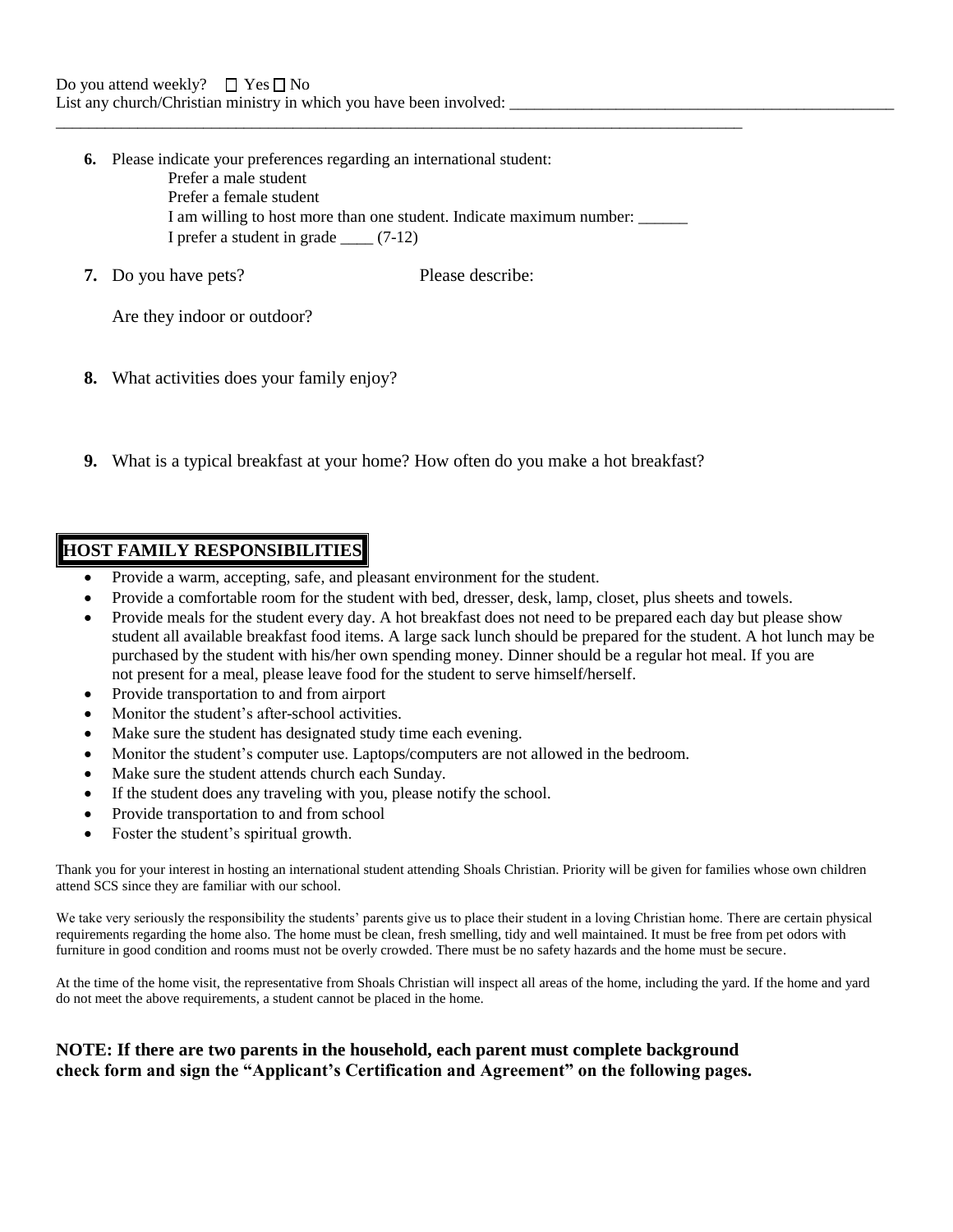# **APPLICANT'S CERTIFICATION AND AGREEMENT**

Please carefully read the following statements before signing:

I understand and certify by my signature that:

- I agree to fulfill the Host Family Responsibilities listed on page 3.
- The facts I have given in this application are true and complete to the best of my knowledge.
- I am authorizing Shoals Christian School to investigate any of the facts and contact any individuals, schools, organizations, employers, or other references I have given in this application.
- I am authorizing a criminal records check and a driver's records check to be conducted on me. I am also authorizing the release of any information which pertains to any record of conviction in police files or any criminal file maintained on me whether state or local.

| Applicant #2 Name (please print): $\frac{1}{2}$ = $\frac{1}{2}$ = $\frac{1}{2}$ = $\frac{1}{2}$ = $\frac{1}{2}$ = $\frac{1}{2}$ = $\frac{1}{2}$ = $\frac{1}{2}$ = $\frac{1}{2}$ = $\frac{1}{2}$ = $\frac{1}{2}$ = $\frac{1}{2}$ = $\frac{1}{2}$ = $\frac{1}{2}$ = $\frac{1}{2}$ = $\frac{1}{2$ |
|------------------------------------------------------------------------------------------------------------------------------------------------------------------------------------------------------------------------------------------------------------------------------------------------|
|                                                                                                                                                                                                                                                                                                |
|                                                                                                                                                                                                                                                                                                |

Please return your application to:

**Shoals Christian School ATTN: International Programs 301 Heathrow Drive Florence, AL 35633**